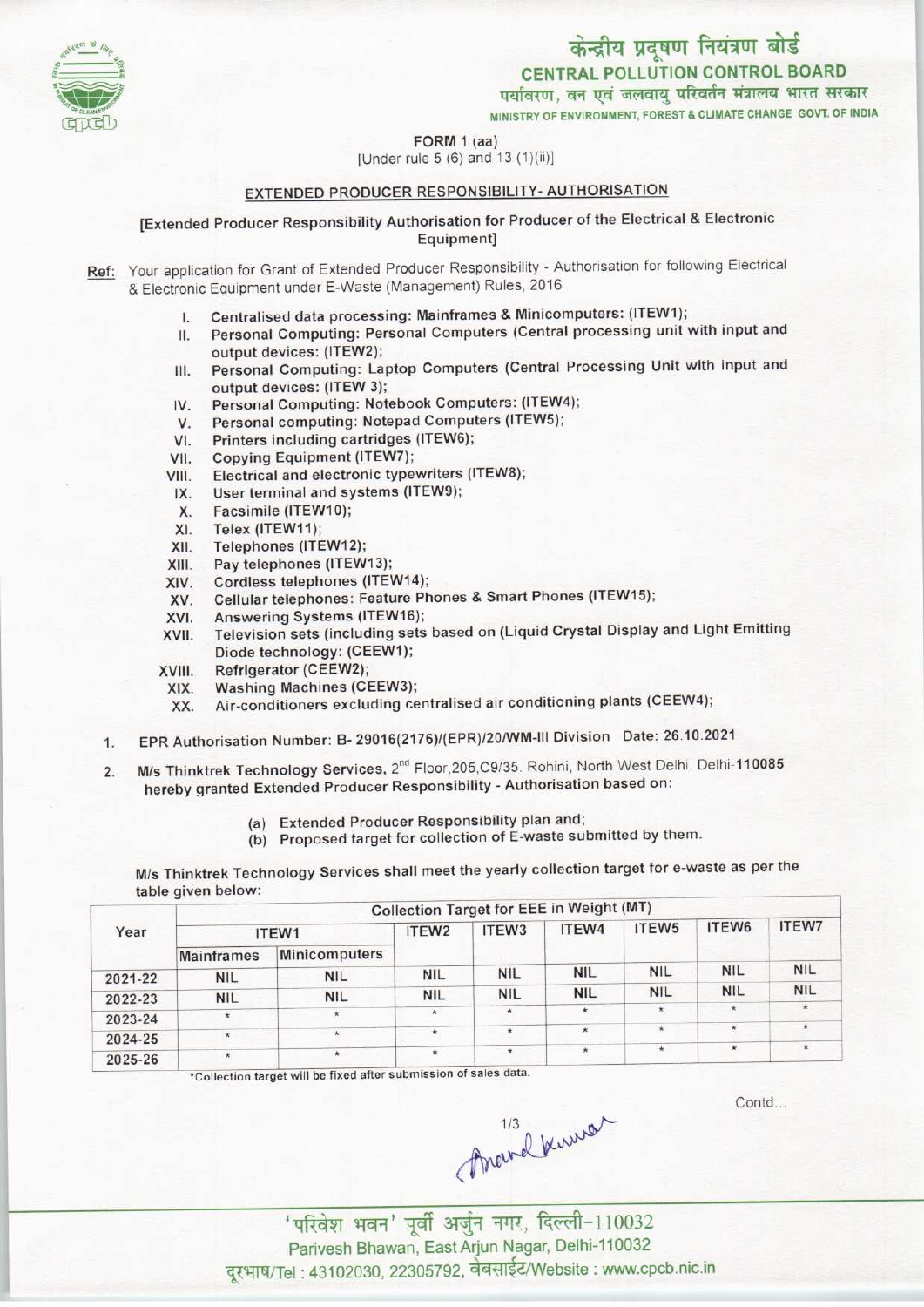

|         |            |            |            |            |            | <b>Collection Target for EEE in Weight (MT)</b> |            |                   |                 |
|---------|------------|------------|------------|------------|------------|-------------------------------------------------|------------|-------------------|-----------------|
| Year    |            |            | ITEW10     | ITEW11     | ITEW12     | ITEW <sub>13</sub>                              | ITEW14     | ITEW15            |                 |
|         | ITEW8      | ITEW9      |            |            |            |                                                 |            | Feature<br>Phones | Smart<br>Phones |
|         |            |            |            |            | <b>NIL</b> | <b>NIL</b>                                      | <b>NIL</b> | <b>NIL</b>        | <b>NIL</b>      |
| 2021-22 | <b>NIL</b> | <b>NIL</b> | <b>NIL</b> | <b>NIL</b> |            |                                                 |            | <b>NIL</b>        | <b>NIL</b>      |
|         | <b>NIL</b> | <b>NIL</b> | <b>NIL</b> | <b>NIL</b> | <b>NIL</b> | <b>NIL</b>                                      | <b>NIL</b> |                   | $\star$         |
| 2022-23 |            |            | $\star$    | $\star$    | $\star$    | $\star$                                         | $\star$    | $\star$           |                 |
| 2023-24 | $\star$    | $\star$    |            |            |            |                                                 | $\star$    | $\star$           | $\pmb{\times}$  |
|         | $\star$    | $\star$    | $\star$    | $\star$    | $\star$    | $\star$                                         |            |                   |                 |
| 2024-25 |            |            |            |            | $\ast$     |                                                 | $\star$    | $\star$           | $\star$         |
| 2025-26 | $\star$    | $\star$    | $\star$    | $\star$    |            |                                                 |            |                   |                 |

| Year<br>2021-22<br>2022-23<br>2023-24<br>2024-25<br>2025-26<br>conditions:<br>v. You shall file annual returns in Form-3 to the Central Pollution Control Board on or before 30t | ITEW16<br><b>NIL</b><br><b>NIL</b><br>$\star$<br>$\star$<br>$\star$<br>enclosed herewith as Enclosure-I;<br>numbers for reverse logistics enclosed); | CEEW1<br><b>NIL</b><br><b>NIL</b><br>$\star$<br>$\star$<br>$\star$<br>*Collection target will be fixed after submission of sales data.<br>maintained at recycler/dismantler and your end;<br>available for scrutiny by Central Pollution Control Board; | CEEW <sub>2</sub><br><b>NIL</b><br><b>NIL</b><br>$\star$<br>ŵ.<br>$\star$                                                                                   | CEEW3<br><b>NIL</b><br><b>NIL</b><br>$\star$<br>$\star$<br>$\star$<br>The Authorisation shall be valid for a period of five (5) years from date of issue with following<br>i. You shall strictly follow the approved Extended Producer Responsibility plan, a copy of which is<br>ii. You shall ensure that collection mechanism or collection Centres are set up or designated as pe<br>the details given in the Extended Producer Responsibility plan and that shall be completed<br>before the proposed dates if any in the EPR Plan (list of collection Centres and the toll free<br>iii. You shall ensure that all the collected e-waste is channelized to recycler/dismantler M/s E-waste<br>Recyclers India, Shed No.15, Roz ka Meo Industrial Area, Nuh, Haryana and records shall be<br>iv. You shall maintain records, in Form-2 of these Rules, of e-waste and make such record | CEEW4<br><b>NIL</b><br><b>NIL</b><br>$\star$<br>$\star$<br>$\star$ |
|----------------------------------------------------------------------------------------------------------------------------------------------------------------------------------|------------------------------------------------------------------------------------------------------------------------------------------------------|---------------------------------------------------------------------------------------------------------------------------------------------------------------------------------------------------------------------------------------------------------|-------------------------------------------------------------------------------------------------------------------------------------------------------------|--------------------------------------------------------------------------------------------------------------------------------------------------------------------------------------------------------------------------------------------------------------------------------------------------------------------------------------------------------------------------------------------------------------------------------------------------------------------------------------------------------------------------------------------------------------------------------------------------------------------------------------------------------------------------------------------------------------------------------------------------------------------------------------------------------------------------------------------------------------------------------------------|--------------------------------------------------------------------|
|                                                                                                                                                                                  |                                                                                                                                                      |                                                                                                                                                                                                                                                         |                                                                                                                                                             |                                                                                                                                                                                                                                                                                                                                                                                                                                                                                                                                                                                                                                                                                                                                                                                                                                                                                            |                                                                    |
|                                                                                                                                                                                  |                                                                                                                                                      |                                                                                                                                                                                                                                                         |                                                                                                                                                             |                                                                                                                                                                                                                                                                                                                                                                                                                                                                                                                                                                                                                                                                                                                                                                                                                                                                                            |                                                                    |
|                                                                                                                                                                                  |                                                                                                                                                      |                                                                                                                                                                                                                                                         |                                                                                                                                                             |                                                                                                                                                                                                                                                                                                                                                                                                                                                                                                                                                                                                                                                                                                                                                                                                                                                                                            |                                                                    |
|                                                                                                                                                                                  |                                                                                                                                                      |                                                                                                                                                                                                                                                         |                                                                                                                                                             |                                                                                                                                                                                                                                                                                                                                                                                                                                                                                                                                                                                                                                                                                                                                                                                                                                                                                            |                                                                    |
|                                                                                                                                                                                  |                                                                                                                                                      |                                                                                                                                                                                                                                                         |                                                                                                                                                             |                                                                                                                                                                                                                                                                                                                                                                                                                                                                                                                                                                                                                                                                                                                                                                                                                                                                                            |                                                                    |
|                                                                                                                                                                                  |                                                                                                                                                      |                                                                                                                                                                                                                                                         |                                                                                                                                                             |                                                                                                                                                                                                                                                                                                                                                                                                                                                                                                                                                                                                                                                                                                                                                                                                                                                                                            |                                                                    |
|                                                                                                                                                                                  |                                                                                                                                                      |                                                                                                                                                                                                                                                         |                                                                                                                                                             |                                                                                                                                                                                                                                                                                                                                                                                                                                                                                                                                                                                                                                                                                                                                                                                                                                                                                            |                                                                    |
| i. General Terms & Conditions of the Authorisation:<br>a.<br>b.<br>$C$ .<br>d.                                                                                                   | of the EPR plan;                                                                                                                                     | authorised by the Central Pollution Control Board;<br>Central Pollution Control Board within sixty days;                                                                                                                                                | day of June following the financial year to which that returns relates.<br>and the E-waste (Management) Rules, 2016 made there under;<br>2/3<br>Anand Kumar | The authorisation shall comply with provisions of the Environment (Protection) Act, 198<br>The authorisation or its renewal shall be produced for inspection at the request of an offici-<br>Any change in the approved Extended Producer Responsibility plan should be informed<br>Central Pollution Control Board within 15 days on which decision shall be communicated I<br>It is the duty of the authorised person to take prior permission of the Central Pollution<br>Control Board to close down any collection centre/points or any other facility which are pay                                                                                                                                                                                                                                                                                                                  | Contd                                                              |

- 3. The Authorisation shall be valid for a period of five (5) years from date of issue with following conditions:
	- i. You shall strictly follow the approved Extended Producer Responsibility plan, a copy of which is enclosed herewith as Enclosure-I;
	- ii. You shall ensure that collection mechanism or collection Centres are set up or designated as per the details given in the Extended Producer Responsibility plan and that shall be completed before the proposed dates if any in the EPR Plan (list of collection Centres and the toll free
	- numbers for reverse logistics enclosed); humbers for reverse logistics enclosed);<br>https://waste.is channelized to recycler/dismantler M/s E-waste You shall ensure that all the collected e-waste is channelized to recyclerial shall life in the Life of the Meo Industrial Area . Nuh, Haryana and records shall be Recyclers India, Shed No.15, Roz ka Meo Industrial Area, Nuh, Haryana and records shall be maintained at recycler/dismantler and your end;
	- iv. You shall maintain records, in Form-2 of these Rules, of e-waste and make such records available for scrutiny by Central Pollution Control Board;
	- v. You shall file annual returns in Form-3 to the Central Pollution Control Board on or before 30th day of June following the financial year to which that returns relates.
	- i. General Terms & Conditions of the Authorisation:
		- a. The authorisation shall comply with provisions of the Environment (Protection) Act, 1986 and the E-waste (Management) Rules, 2016 made there under; a. The authorisation shall comply with provisions of the Environment (Protection) Act, 1966<br>and the E-waste (Management) Rules, 2016 made there under;<br>the authorisation or its renewal shall be produced for inspection at th
		- authorised by the Central Pollution Control Board;
		- b. The authorisation or its renewal shall be produced for inspectively.<br>
		The authorised by the Central Pollution Control Board;<br>
		c. Any change in the approved Extended Producer Responsibility plan should be informed to<br>
		by Central Pollution Control Board within 15 days on which decision shall be communicated by Central Pollution Control Board within sixty days;
- d. It is the duty of the authorised person to take prior permission of the Central Pollution Control Board to close down any collection centre/points or any other facility which are part Pollution Control Board on or before 30<br>turns relates.<br>of the Environment (Protection) Act, 19<br>externe under;<br>d for inspection at the request of an office<br>is responsibility plan should be informed<br>in which decision shall

march Keena